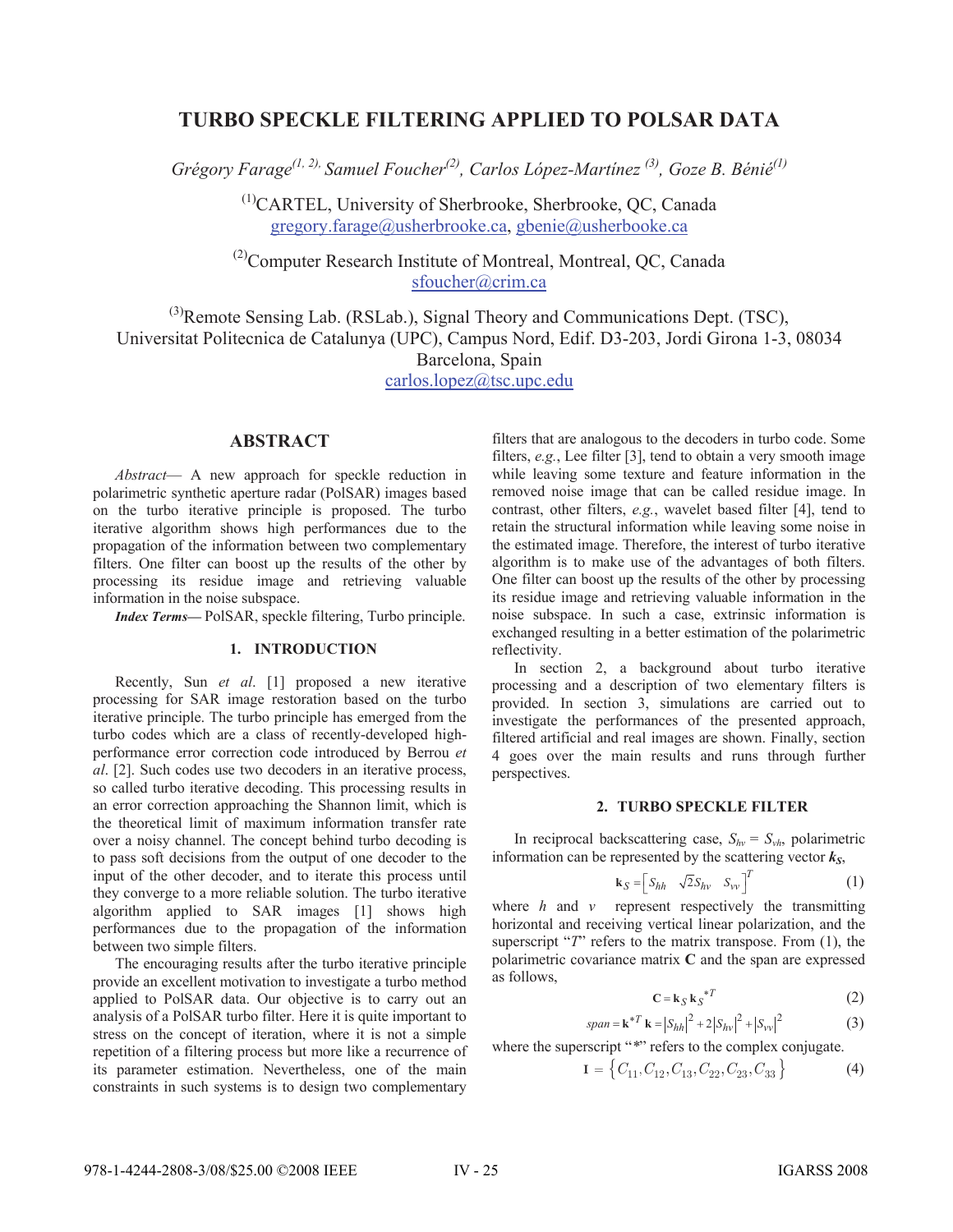#### **2.1. Turbo Iterative Principle**

In the case of a PolSAR filter, the turbo iterative principle consists in generating two component signals,  $U_1$  and  $U_2$ , from the original signal **I**. As shown in Figure 1. , these two component signals, theoretically uncorrelated, result from the two operators ("*interleavers*")  $\pi_1$  and  $\pi_2$ , described by the following equations:

$$
\boldsymbol{\pi}_{1}|_{k} \triangleq \begin{cases} U_{1,k} = \left| \frac{I_{k}}{\psi_{k} \ \overline{z}_{n,k}} \right|, k = 2, 3, 5 \\ U_{1,k} = \left| \frac{I_{k}}{Z_{21,k}} \right|, k = 1, 4, 6 \end{cases}
$$
(5)  

$$
\boldsymbol{\pi}_{2}|_{k} \triangleq \begin{cases} U_{2,k} = \psi_{k} \ \overline{z}_{n,k} Z_{12,k} e^{j\phi_{k}} \Big|_{k=2,3,5} \\ U_{2,k} = Z_{12,k} Z_{21,k} \Big|_{k=1,4,6} \end{cases}
$$
(6)

Where the different parameters are defined as follows:

•  $\overline{z}_{n,k}$  refers to the average Hermitian product normalized intensity value of  $\mathbf{z}_{21}$ , with  $\rho_k = |\rho_k| \exp \left( j \phi_{x,k} \right)$  as the

complex correlation coefficient of the channel *k*.

$$
\overline{z}_{n,k} = \frac{\pi}{4} {}_2F_1\left(-\frac{1}{2}, -\frac{1}{2}; 1; |\rho_k|^2\right) \tag{7}
$$

•  $\psi_k$  represents the average power in the two channels of **Z 21**

$$
\psi_k = \sqrt{E\left\{ \left| S_p \right|^2 \right\} E\left\{ \left| S_q \right|^2 \right\}} \tag{8}
$$

 $\pi_1$  and  $\pi_2$  are derived from the statistical description of polarimetric SAR data of Tough *et al.* [5].and from the PolSAR noise model presented. The signal  $U_1$  is defined as a multiplicative noise by López-Martínez and Fàbregas [6] and its pdf has been found relatively invariant to change in coherence values as can be seen in Figure 2. The pdf of  $\left\{ U_{1,k} \right\}_{k=2,3,5}$  obtained from the distribution of the Hermitian

product amplitude expressed by Tough *et al.* [5] is

$$
p_U(u) = \frac{4\,\overline{z}_n u}{1 - |\rho|^2} I_0\left(\frac{2\,\overline{z}_n \,|\rho| u}{1 - |\rho|^2}\right) K_0\left(\frac{2\,\overline{z}_n u}{1 - |\rho|^2}\right) \tag{9}
$$

where  $I_0$  is a modified Bessel function of the first kind,  $K_0$  is a modified Bessel function of the second kind, and  $\rho$  is defined as:

$$
\rho = \frac{\langle S_p S_q \rangle}{\sqrt{\langle |S_p^2| \rangle \langle |S_q^2| \rangle}}
$$
(10)



Figure 1. Scheme of Turbo Iterative Principle.



Figure 2. Empircal and Theoritical Probability Density Funcfion of  $U_1$ .

Next, two different filters have to be chosen in a way that their performances complement each other. *Filter 1* should present a tendancy to reduce noise with a good preservation of spatial features, and should process the residue noise to recover valuable information in the noise subspace. In contrast, *filter 2* should demonstrate a speckle reduction with good polarimetric parameters estimation. Then, the output signals  $Z_{12}$  and  $Z_{21}$  are the information exchanged between both filters in order to balance the speckle filter performances. At each iteration,  $Z_{12}$  and  $Z_{21}$  are estimated to enhance the results of each filter and to compensate their costs. The iterative process stops when the change in  $Z_{21}$  is small.

## **2.2. Complementary filters**

#### *2.2.1 PolSAR Wavelet Shrinkage*

For *filter 1*, a wavelet shrinkage filter developed by Farage *et al.* [4] is considered. The wavelet transform employed is based on a *Stationary Wavelet Transform* (SWT). In addition, the significant coefficient values are enhanced by summing the squared coefficients of all the channels. By squaring real edge coefficients, they tend to become larger for coarser scales, while noise coefficients become smaller. The wavelet shrinkage technique makes it possible to identify significant wavelet coefficients (*i.e.*, mainly those generated by edges and point targets) to recover the information over-filtered by *filter 2* and contained in signal **U1**. The threshold technique is based on percentile method supported by  $(9)$ .

Therefore, the output of *filter 1* relates to some retrieved spatial feature information that is used by *filter 2* to improve the estimation of weighting coefficients.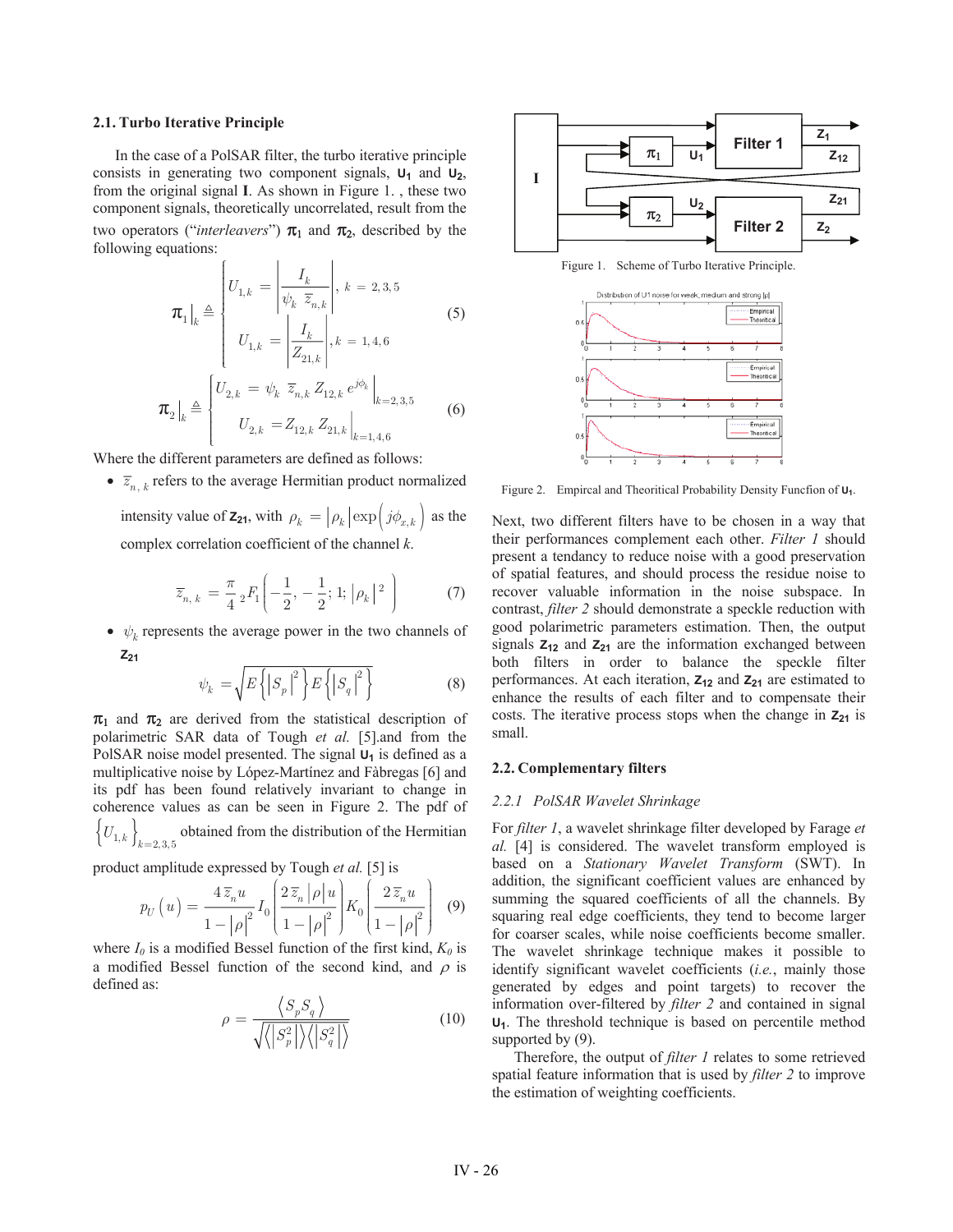## *2.2.2 Lee filter*

One of the filters experimented for the *filter 2* in the design of the turbo algorithm is the Lee filter [3]. It is based on the estimation of the local variance statistics. The filtering weights are determined using the span image that benefits from the scattering characteristics of the HH, VV and HV intensities. The local linear minimum mean-square filter is obtained as such

$$
\hat{x} = \overline{y} + b\left(y - \overline{y}\right) \tag{11}
$$

where  $\hat{x}$  is the filtered pixel value,  $\overline{y}$  is the local mean, and *b* is the weighting function expressed as

$$
b = \frac{\text{var}(x)}{\text{var}(y)} \quad \text{and} \quad \text{var}\left(x\right) = \frac{\text{var}\left(y\right) - \overline{y}^2 \sigma_v^2}{\left(1 + \sigma_v^2\right)} \tag{12}
$$

where  $\sigma^2$ <sup>*v*</sup> is the speckle variance. In the turbo iterative process, the variance  $var(x)$  of the coefficient *b* is computed from the extrinsic information  $U_2$  in (5), and *var(y)* is determined from the original data **I**.

## *2.2.3 Model-Based PolSAR filter*

Alternatively, the MB-PolSAR filter [7] can be used for *filter 2*. The MB-PolSAR filter is based on the multiplicativeadditive speckle noise model for multidimensional SAR data stated as

$$
S_p S_q^* = \psi_k \overline{z}_{n,k} N_c n_m e^{j\phi_{x,k}} + \psi_k \left( |\rho_k| - N_c \overline{z}_{n,k} \right) e^{j\phi_{x,k}} + \psi_k \left( n_{ar} + j n_{ai} \right)
$$
(13)

where  $N_c$  is expressed as

$$
N_c = \frac{\pi}{4} |\rho_k| \, _2F_1\left(\frac{1}{2}, \frac{1}{2}; 2; |\rho_k|^2\right) \tag{14}
$$

This filter approach is based on processing the elements of the covariance PolSAR data matrix according to the estimation of the complex correlation coefficient. Therefore, in the turbo iterative filter, the estimation processing of  $|\rho_k|$  is conducted by the extrinsic information  $U_2$  in (5).

## **2.3. Despeckling Method**

The various steps of the full non parametric filtering method are as follows:

- 1. Use a mask to preserve original point targets values.
- 2. Set initial reference image so that  $Z_{21}$  is the lowfrequency images of **I**.
- 3. Get the residue image  $U_1$  from the operator  $\pi_1$ .
- 4. Apply *filter 1* based on **U1** and **I** according to PolSAR wavelet filter [4].
- 5. Apply *filter 2* and estimate *b* coefficient (Lee filter) or  $|\rho_k|$  (MB-PolSAR filter) from  $U_2$  and **I**.
- 6. Stop iteration if change in  $\mathbf{Z}_{21}$  is small or else go to step 3 and change the reference image into the new **Z21**.



(a) Ground Truth (b) Original Image





 (e) Turbo Lee7x7, iter4, Output *filter 1*, H- $\alpha$ =81%





(c) SSC 4 levels, H- $\alpha$ =79.5% (d) Enhanced Lee 7x7, H- $\alpha$ =76.9% EP=0.161, ENL=20.27 EP=0.260, ENL=9.65



 $\overline{(f)}$  Turbo MB 7x7, iter 4, Output *filter 2*, H- $\alpha$ =83% EP=0.1090, ENL=26.5  $EP = 0.216$ , ENL=34.1

Figure 3. Display color, red =  $2 |Shv|^2$ , green =  $|Svv|^2$ , blue =  $|Shh|^2$ . H- $\alpha$  is Entropy-Alpha classification rate.

### **3. RESULTS**

#### **3.1. Experiments Using Simulated Images**

Speckle reduction performances are evaluated on simulated PolSAR images (single look complex), produced from the Cholesky factorization of typical samples polarimetric responses. Five areas with different scattering properties are selected within an E-SAR image (L-band, DLR, Oberpfaffenhofen area). The final PolSAR image is shown in Figure 3. , as well as the ground truth image. We evaluated the performances of the artificial PolSAR image filtering on its three power bands with the following indicators:

x *Equivalent number of looks* (ENL): a measure that indicates the strength of the noise reduction; we computed the ENL for each power channel and each